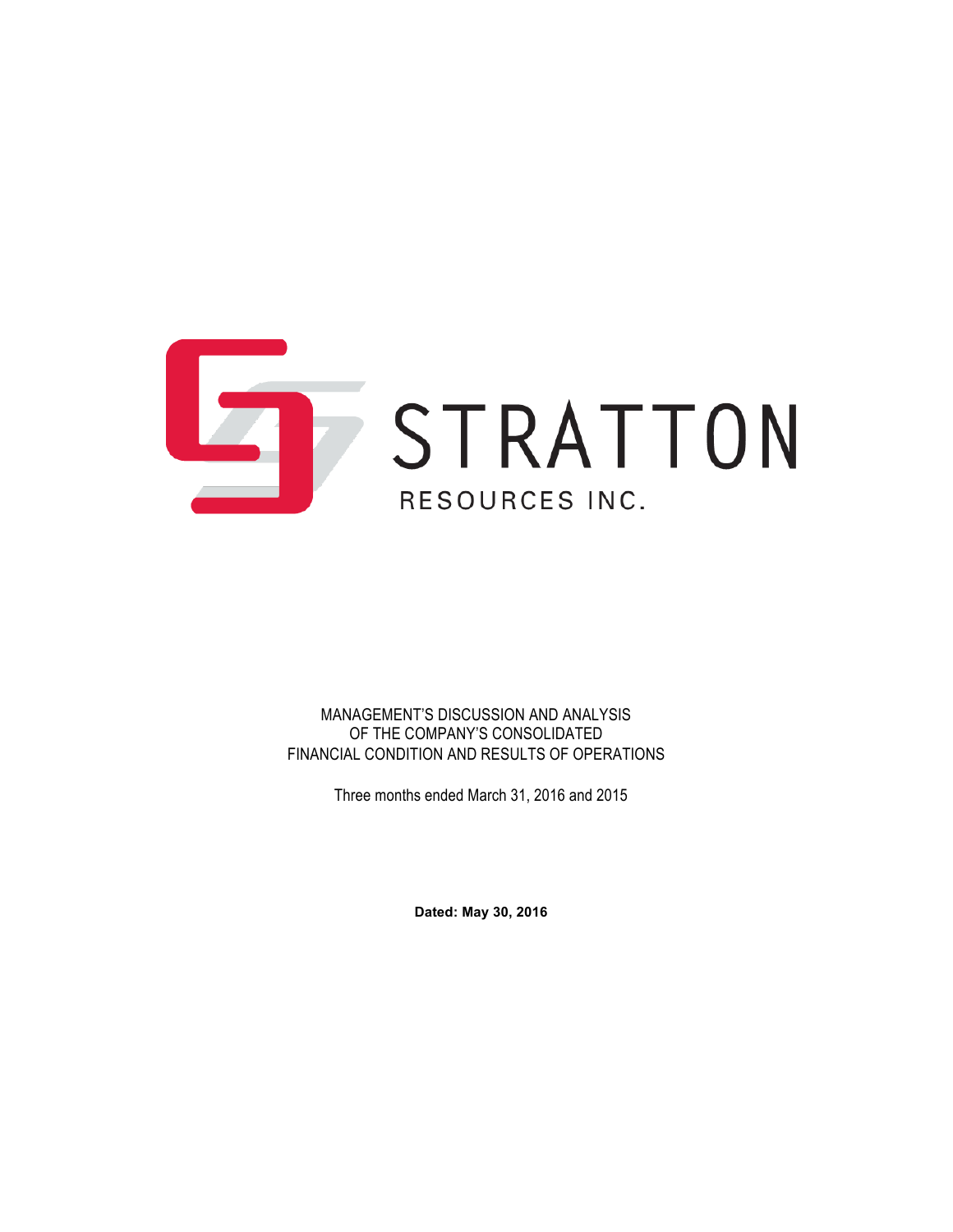(An exploration stage company)

# Management's Discussion and Analysis For the three months ended March 31, 2016 and 2015 Expressed in Canadian Dollars

## **1.1 Date and forward-looking statements**

The following Management's Discussion and Analysis ("MD&A") is intended to assist the reader to assess material changes in the consolidated financial condition and results of operations of Stratton Resources Inc. ("Stratton" or "the Company") as at March 31, 2016 and for the three months then ended. This MD&A should be read in conjunction with the condensed consolidated interim financial statements of the Company and related notes thereto as at and for the three months ended March 31, 2016 and 2015. The condensed consolidated interim financial statements have been prepared in accordance with International Accounting Standard ("IAS") 34, "Interim Financial Reporting" using accounting policies consistent with International Financial Reporting Standards ("IFRS") as issued by the International Accounting Standards Board ("IASB") and Interpretations issued by the International Financial Reporting Interpretations Committee ("IFRIC"). The accounting policies followed in these condensed consolidated interim financial statements are the same as those applied in the Company's most recent audited annual consolidated financial statements for the year ended December 31, 2015.

## The effective date of this MD&A is May 30, 2016.

This MD&A may contain "forward-looking statements" which reflect the Company's current expectations regarding the future results of operations, performance and achievements of the Company, including but not limited to statements with respect to the Company's plans or future financial or operating performance, the estimation of mineral reserves and resources, conclusions of economic assessments of projects, the timing and amount of estimated future production, costs of future production, future capital expenditures, costs and timing of the development of deposits, success of exploration activities, permitting time lines, requirements for additional capital, sources and timing of additional financing, realization of unused tax benefits and future outcome of legal and tax matters.

The Company has tried, wherever possible, to identify these forward-looking statements by, among other things, using words such as "anticipate," "believe," "estimate," "expect", "budget", or variations of such words and phrases or state that certain actions, events or results "may", "could", "would", "might" or "will be taken", "occur" or "be achieved".

The statements reflect the current beliefs of the management of the Company, and are based on currently available information. Accordingly, these statements are subject to known and unknown risks, uncertainties and other factors, which could cause the actual results, performance, or achievements of the Company to differ materially from those expressed in, or implied by, these statements. These uncertainties are factors that include but are not limited to risks related to international operations; risks related to general economic conditions and credit availability, uncertainty related to the resolution of legal disputes and lawsuits; actual results of current exploration activities, unanticipated reclamation expenses; fluctuations in prices of base and precious metals; fluctuations in foreign currency exchange rates, increases in market prices of mining consumables, possible variations in mineral resources, grade or recovery rates; accidents, labour disputes, title disputes, claims and limitations on insurance coverage and other risks of the mining industry; delays in obtaining governmental approvals or financing or in the completion of development or construction activities, changes in national and local government regulation of mining operations, tax rules and regulations, and political and economic developments in countries in which the Company operates, as well as other factors. Additional information relating to the Company and its operations is available on SEDAR at www.sedar.com and on the Company's web site at www.strattonresources.com.

The Company's management reviews periodically information reflected in forward-looking statements. The Company has and continues to disclose in its Management's Discussion and Analysis and other publicly filed documents, changes to material factors or assumptions underlying the forward-looking statements and to the validity of the statements themselves, in the period the changes occur.

Historical results of operations and trends that may be inferred from the following discussions and analysis may not necessarily indicate future results from operations.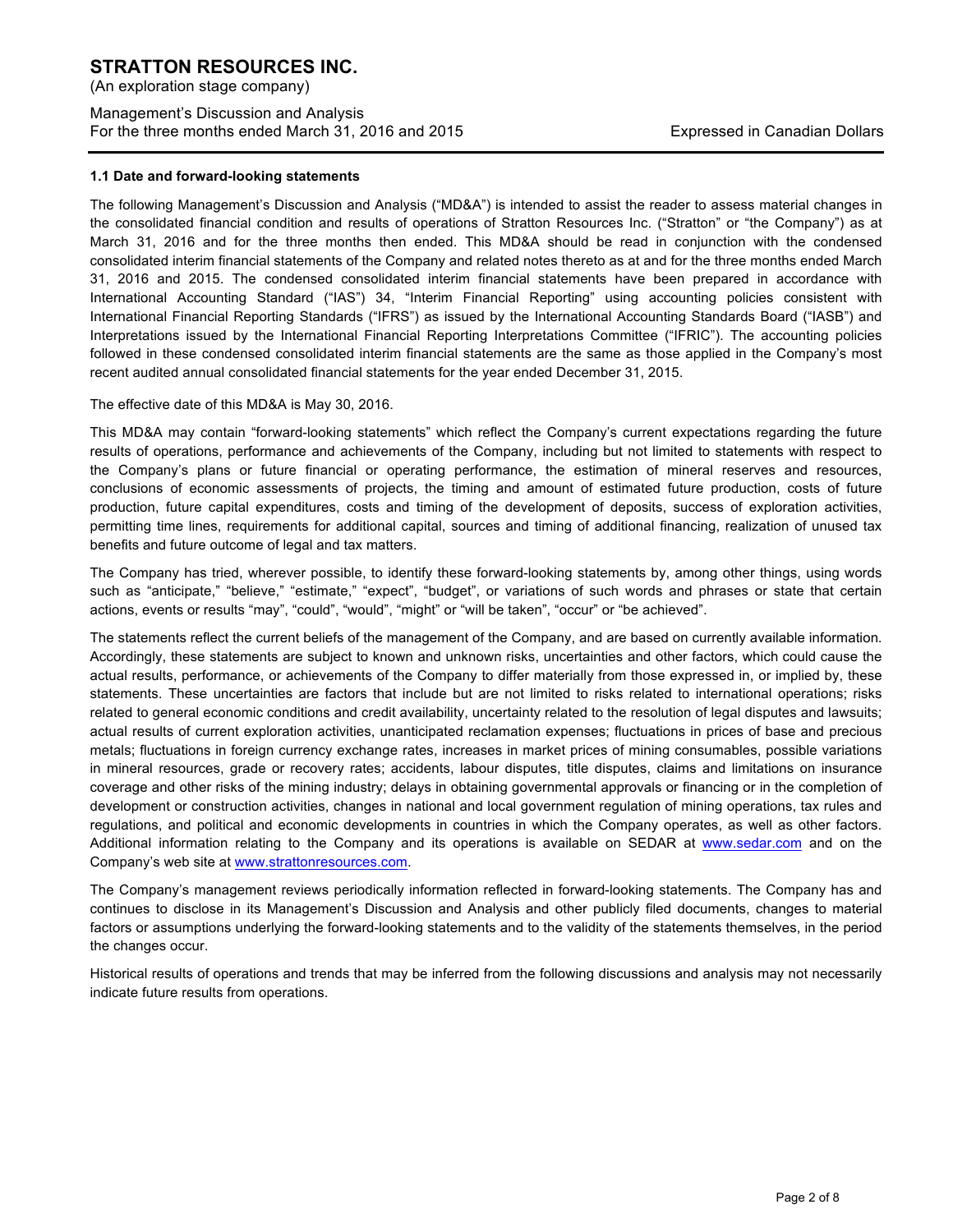(An exploration stage company)

Management's Discussion and Analysis For the three months ended March 31, 2016 and 2015 Expressed in Canadian Dollars

#### **1.2 Over-all performance**

#### **1.2.1 Description of business**

Stratton is a junior exploration company focused on the acquisition, exploration and development of mineral resource properties. On July 4, 2011, the Company changed its name from Tribune Minerals Corp. to Stratton Resources Inc. The Company is incorporated under the Business Corporations Act (British Columbia) and is a reporting issuer in British Columbia, Alberta and Ontario. The Company is listed on the TSX Venture Exchange ("the Exchange") as a Tier 2 mining issuer, and its shares trade under the symbol SI.V.

The current organizational structure of Stratton is as follows:

| Subsidiary name                              | Jurisdiction | Ownership |
|----------------------------------------------|--------------|-----------|
| Stratton Resources (Canada) Inc.             | Canada       | 100%      |
| Stratton Resources Holdings Corp. (inactive) | Canada       | 100%      |

Effective November 2015, the Company let lapse the claims of its 100% owned Lunar project. As of the date of this MD&A, the Company no longer holds an interest in a Tier 2 Property ("Qualifying Property"), as defined by the rules of the Exchange, and is now pursuing other mineral property opportunities.

The business of the Company involves a high degree of risk and there is no assurance that the Company will identify appropriate properties for acquisition or investment and even if so identified and warranted, that it will be able to finance the acquisition or investment. In the event that the Company is not able to identify an appropriate mineral property for acquisition or investment in accordance with the listing requirements of the Exchange, there is a risk that the Company, at the discretion of the Exchange, will be transferred to the NEX Board as an inactive company.

#### **1.2.2 Exploration and evaluation assets**

During the three months ended March 31, 2016, the Company did not incur in any acquisition, exploration and evaluation costs.

During the year ended December 31, 2015, the Company incurred the following changes to acquisition, exploration and evaluation costs:

|       | <b>Balance</b> | <b>Additions (Reductions)</b>  |                                |                | <b>Balance</b> |               |              |
|-------|----------------|--------------------------------|--------------------------------|----------------|----------------|---------------|--------------|
|       | December 31,   |                                |                                |                |                |               | December 31, |
|       | 2014           |                                |                                |                |                |               | 2015         |
|       |                | Q1                             | Q <sub>2</sub>                 | Q <sub>3</sub> | Q4             | <b>YTD</b>    |              |
| Lunar | \$325,334      | \$ -                           | $s -$                          | \$ (325, 334)  | $s -$          | \$ (325, 334) | \$ -         |
| Total | \$325,334      | \$<br>$\overline{\phantom{0}}$ | \$<br>$\overline{\phantom{0}}$ | \$ (325, 334)  | \$ -           | \$ (325, 334) | \$           |

During the year ended December 31, 2015, the Company wrote-off \$325,334 in capitalized costs associated with its Lunar project as a result of the claims lapsing.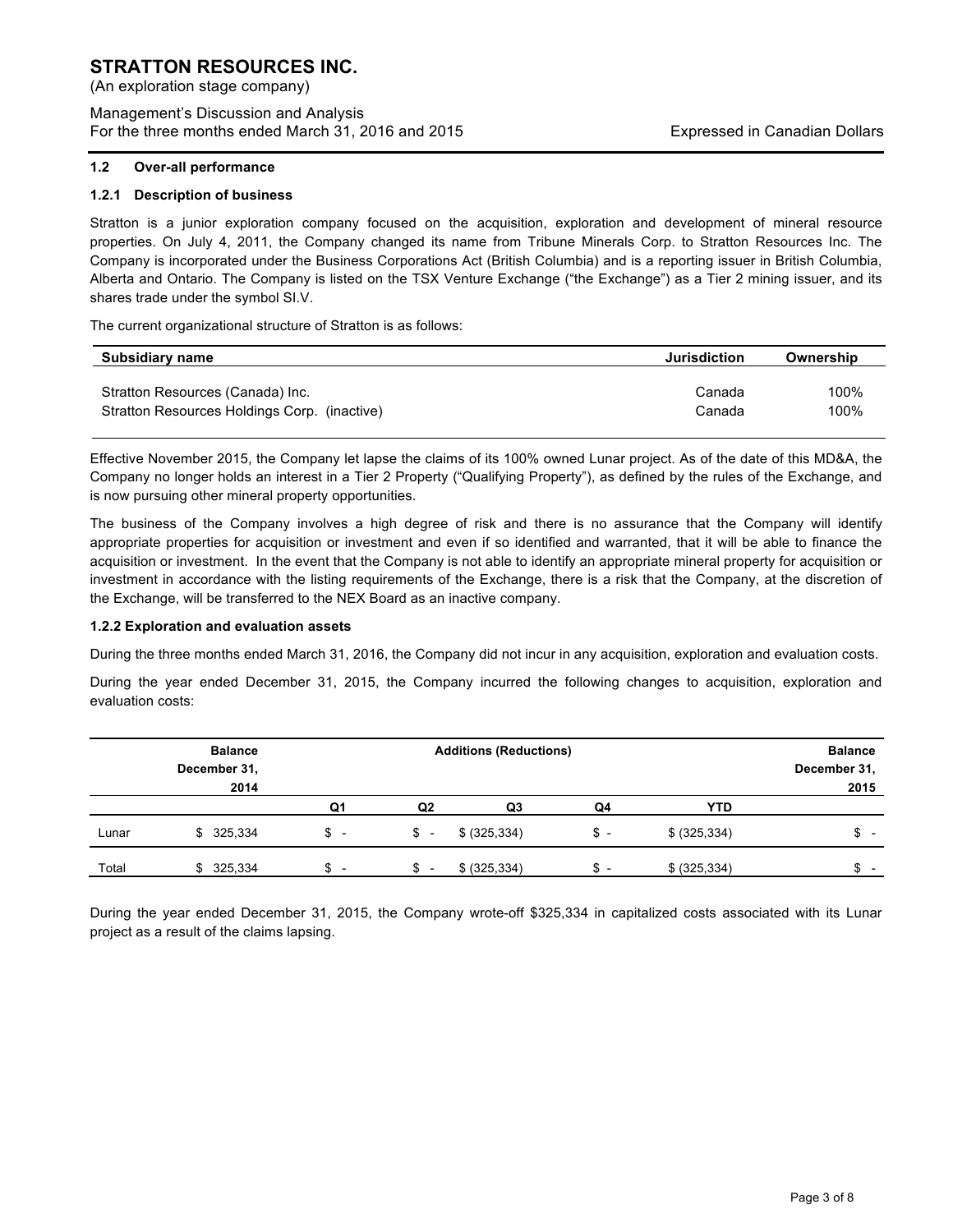(An exploration stage company)

# Management's Discussion and Analysis For the three months ended March 31, 2016 and 2015 Expressed in Canadian Dollars

## **1.3 Selected annual information**

The following represents selected information of the Company for the three most recently completed financial years:

|                                              | 2015                     | 2014          | 2013         |
|----------------------------------------------|--------------------------|---------------|--------------|
| Net loss and comprehensive loss for the year | \$ (460, 357)            | \$ (132, 887) | \$ (253,781) |
| Basic and diluted loss per share             | (0.01)                   | (0.00)        | (0.01)       |
| Working capital                              | (414, 442)               | (279, 419)    | (138,508)    |
| Total assets                                 | 223,518                  | 687,456       | 836,528      |
| Total long term liabilities                  | $\overline{\phantom{0}}$ |               |              |
| Shareholder's equity                         | (414, 442)               | 45.915        | 178,802      |
| Cash dividends per share                     |                          |               |              |

The Company generated no revenues from operations during the fiscal periods ended December 31, 2015 and 2014, other than interest income of \$1,714 and \$1,197 respectively.

## **1.4 Results of operations**

## **The three months ended March 31, 2016 and 2015**

Net loss and comprehensive loss for the three months ended March 31, 2016 was \$25,407 compared to a net loss and comprehensive loss of \$36,946 for the same period in the previous year. The primary reason for the decrease in loss is the legal and professional fees, which decreased in the current period by \$6,036 due to reduced audit fees compared to the comparative period. All other amounts that make up for the losses were very consistent compared to the same period in the previous year. The Company's main objective continues to be to maintain its public listing and conserve capital while it searches for prospective mineral property investments.

The Company continues to take all reasonable steps to minimize administration and overhead costs to preserve cash and maintain the Company's share structure.

## **1.5 Summary of quarterly results**

The Company is a mineral exploration company and currently has no producing properties or operating income. However, the Company records interest earned on cash balances held at financial institutions, which depends upon cash balances available to fund its acquisition and exploration activities and administrative expenses. A summary of quarterly results is shown below: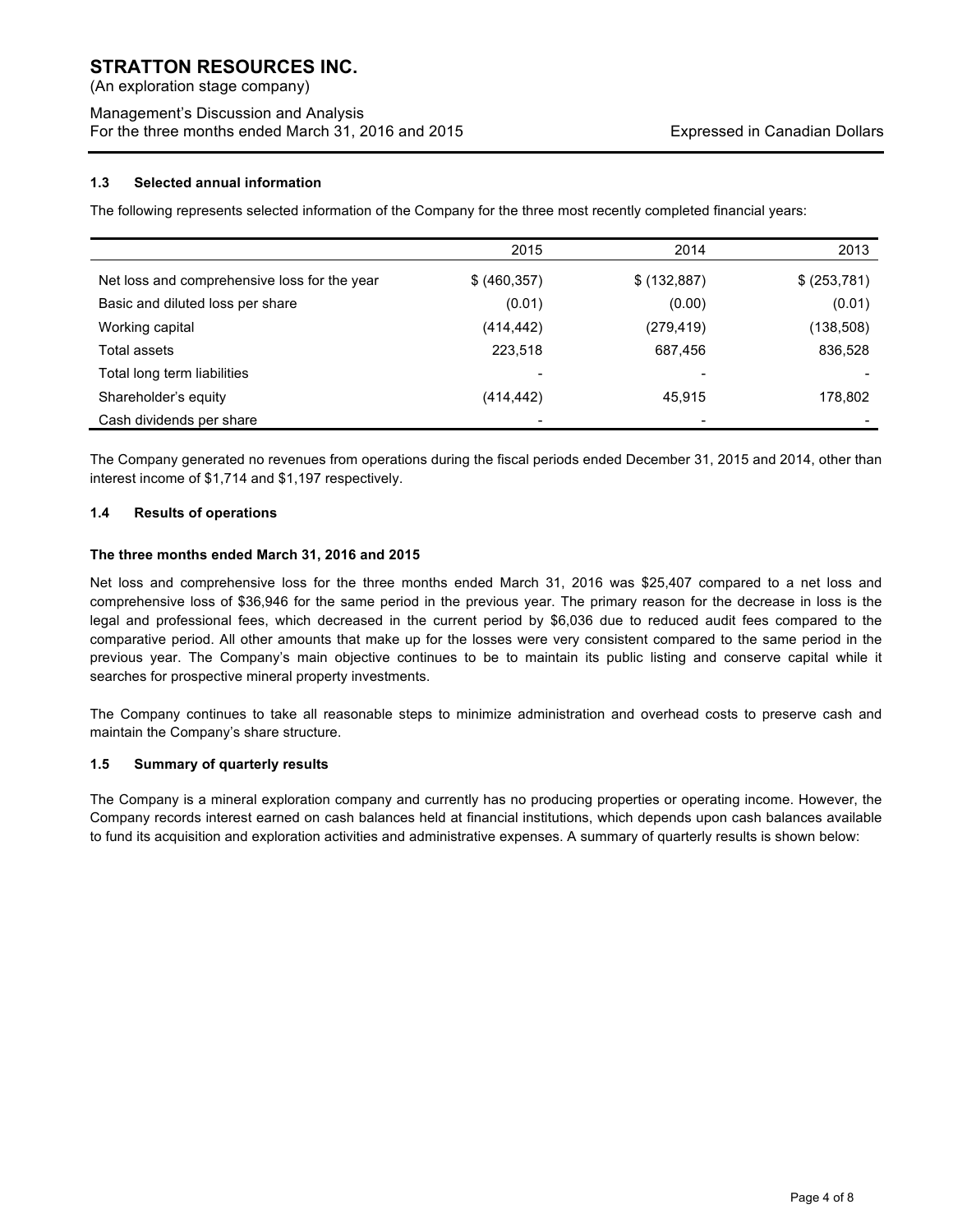(An exploration stage company)

Management's Discussion and Analysis For the three months ended March 31, 2016 and 2015 Expressed in Canadian Dollars

## **1.5 Summary of quarterly results (continued)**

| Quarter ended      | Interest and other income | Net loss and       | Loss per share |
|--------------------|---------------------------|--------------------|----------------|
|                    | (expense)                 | comprehensive loss |                |
|                    | \$                        | \$                 | \$             |
| March 31, 2016     | (496)                     | 25,407             | 0.00           |
| December 31, 2015  | (550)                     | 37,152             | 0.00           |
| September 30, 2015 | (870)                     | 342.343            | 0.01           |
| June 30, 2015      | (294)                     | 43,916             | 0.00           |
| March 31, 2015     |                           | 36,946             | 0.00           |
| December 31, 2014  | (1)                       | 25,810             | 0.00           |
| September 30, 2014 | (64)                      | 25,592             | 0.00           |
| June 30, 2014      |                           | 51,985             | 0.00           |

The quarters ended in 2016 and 2015, except for the quarter ended September 30, 2015, show decreasing net loss and comprehensive loss over previous periods due to Management's efforts to reduce administration expenses. During the quarter ended September 30, 2015, the Company recorded a write-off of \$325,334 related to the company's decision to let lapse the claims of the Lunar project. The most recent and prior quarters show a consistent amount of net loss and comprehensive loss, however during the periods ending June 30, 2014 and June 30, 2015 the Company recorded higher net losses and comprehensive losses due to additional expenses related to the annual reporting and the Company's AGM. The Company anticipates maintaining a minimal monthly cash burn rate until the Company determines it is appropriate to refinance.

# **1.6 Liquidity and capital resources**

The Company finances its operations by raising capital in the equity markets. For the foreseeable future, the Company will need to rely on the sale of its securities to provide working capital and to finance its mineral property acquisition and exploration activities.

As at March 31, 2016, the Company had cash of \$187,562 and a net working capital deficit of \$439,849 compared to cash of \$215,521 and a net working capital deficit of \$414,442 as at December 31, 2015.

The cash balance of \$187,562 as at March 31, 2016 is sufficient to meet the cash requirements for the Company's administrative overhead and maintaining its mineral interests for the next twelve months as long as the note payable is not called.

Effective June 30, 2013, Universal Mineral Services Ltd. ("UMS") agreed to settle the historic payable amounts totaling \$609,388 with a note payable for an equivalent value. The note payable bears no interest, has a maturity, after extension, of December 31, 2016, is due on demand and is extendable for an additional twelve months at the mutual agreement of both parties. The intent of the note is to allow Stratton the flexibility to refinance only when it is deemed beneficial to its shareholders.

The Company has been reviewing ways to reduce general and administration costs, negotiating extended payment terms of its trade payables, and renegotiating its future commitments to identify opportunities to reduce or delay spending and payments.

The Company may be required to raise additional capital in order to fund its operations in the forthcoming year. Although the Company has been successful in the past in obtaining financing through the sale of its securities, there can be no assurance that the Company will be able to obtain adequate financing in the future in light of factors such as the market demand for its securities, the general state of financial markets and other relevant factors. Failure to obtain such additional financing could result in delay or indefinite postponement of the Company's efforts to identify and acquire prospective mineral resource properties, further exploration and development of the mineral resource properties currently in its portfolio, with a possible loss of some properties and reduction or termination of operations.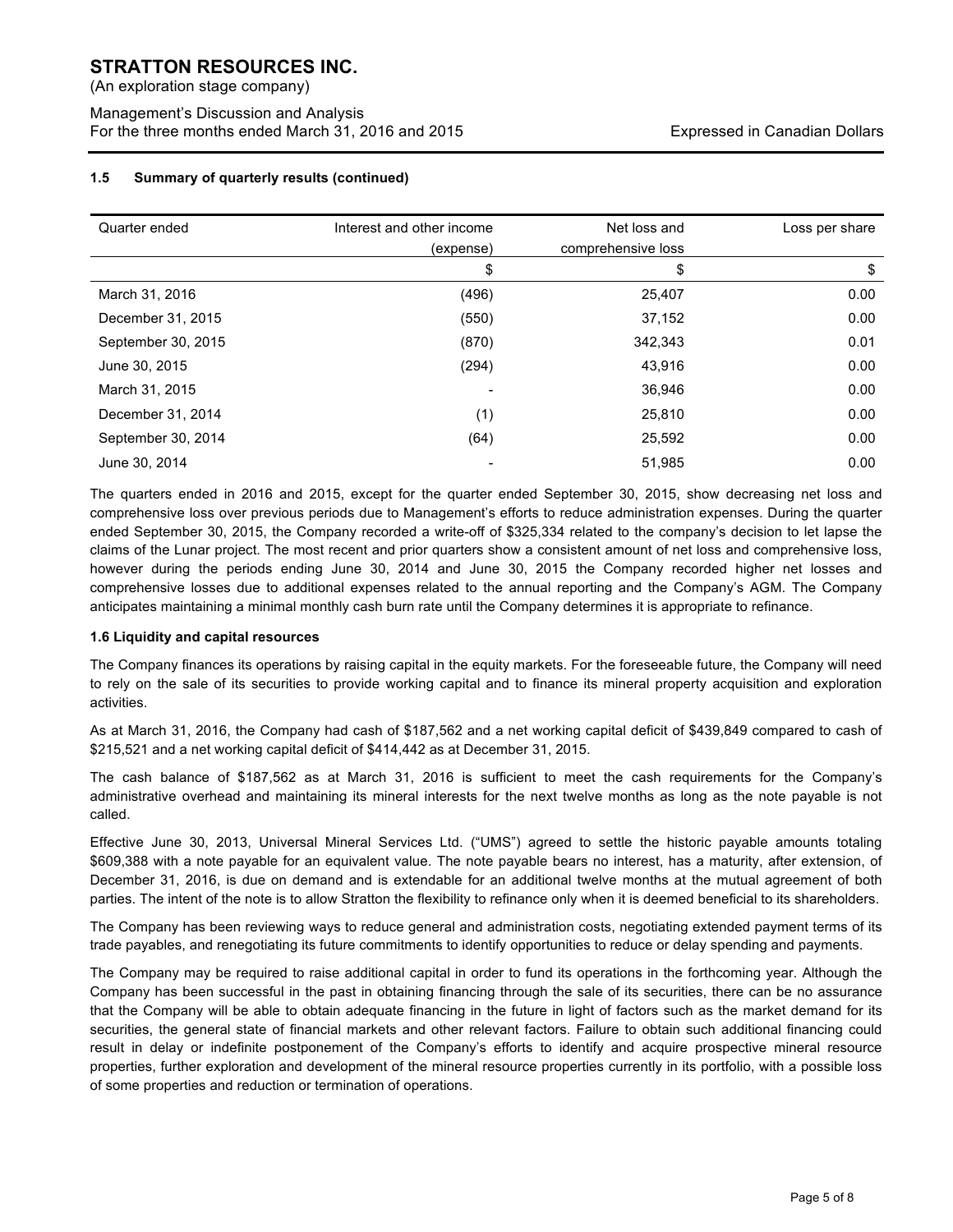(An exploration stage company)

# Management's Discussion and Analysis For the three months ended March 31, 2016 and 2015 Expressed in Canadian Dollars

## **1.6 Liquidity and capital resources (continued)**

The Company's condensed consolidated interim financial statements for the three months ended March 31, 2016 and 2015 have been prepared on the assumption that the Company will continue to realize its assets and meet its liabilities in the normal course of business as a 'going concern'. However, as at the date of this MD&A, management has identified factors and circumstances that may cast a significant doubt on the Company's ability to continue as a going concern. The Company's audited annual consolidated financial statements contain no provisions for adjustments, which may become necessary if the Company becomes unable to continue on a 'going concern' basis. Such adjustments could be material.

The extent of the Company's future exploration programs will be dependent on the Company successfully raising additional funds through the issuance of equity.

(a) Non-brokered private placements

There were no financings completed or announced during the period ended March 31, 2016 and up to the date of this MD&A.

(b) Warrants and stock options

During the period ended March 31, 2016 and up to the date of this MD&A, there were no grants or outstanding warrants or stock options.

## **1.7 Off-balance sheet arrangements**

The Company has not engaged in any off-balance-sheet arrangements such as obligations under guarantee contracts, a retained or contingent interest in assets transferred to an unconsolidated entity, any obligation under derivative instruments or any obligation under a material variable interest in an unconsolidated entity that provides financing, liquidity, market risk or credit risk support to the Company or engages in leasing, hedging or research and development services with the Company.

## **1.8 Related party transactions**

All transactions with related parties have occurred in the normal course of operations and are measured at their fair value as determined by management. All amounts are unsecured, non-interest bearing and have no specific terms of settlement, unless otherwise noted.

|                                                           | Three months ended<br>March 31, 2016 | Three months ended<br><b>March 31, 2015</b> |
|-----------------------------------------------------------|--------------------------------------|---------------------------------------------|
| Universal Mineral Services Ltd.                           |                                      |                                             |
| Included in the statement of loss and comprehensive loss: |                                      |                                             |
| Consulting fees, directors' fees, wages and benefits      | \$8,541                              | \$10,249                                    |
| Office, rent and administration                           | 9,067                                | 8,999                                       |
| Bank charges                                              | 142                                  | 144                                         |
| Project evaluation costs                                  | $\overline{\phantom{0}}$             | 3,689                                       |
| Total transaction for the periods                         | \$17.750                             | \$23.081                                    |

1) Universal Mineral Services Ltd. ("UMS") is a private company with directors and officers in common that, pursuant to an agreement dated March 30, 2012, provides office space and administrative services to the Company on a cost recovery basis. As at March 31, 2016 the outstanding payable balance was \$5,231 (December 31, 2015 - \$7,871) and prepaid expenses and deposits balance was \$6,000 (December 31, 2015 - \$6,000).

Effective June 30, 2013, UMS agreed to settle historic payable balances totaling \$609,388 with a note payable for an equivalent value. The note payable bears no interest, has a maturity of December 31, 2016 and is extendable for an additional twelve months at the mutual agreement. The note payable is due on demand.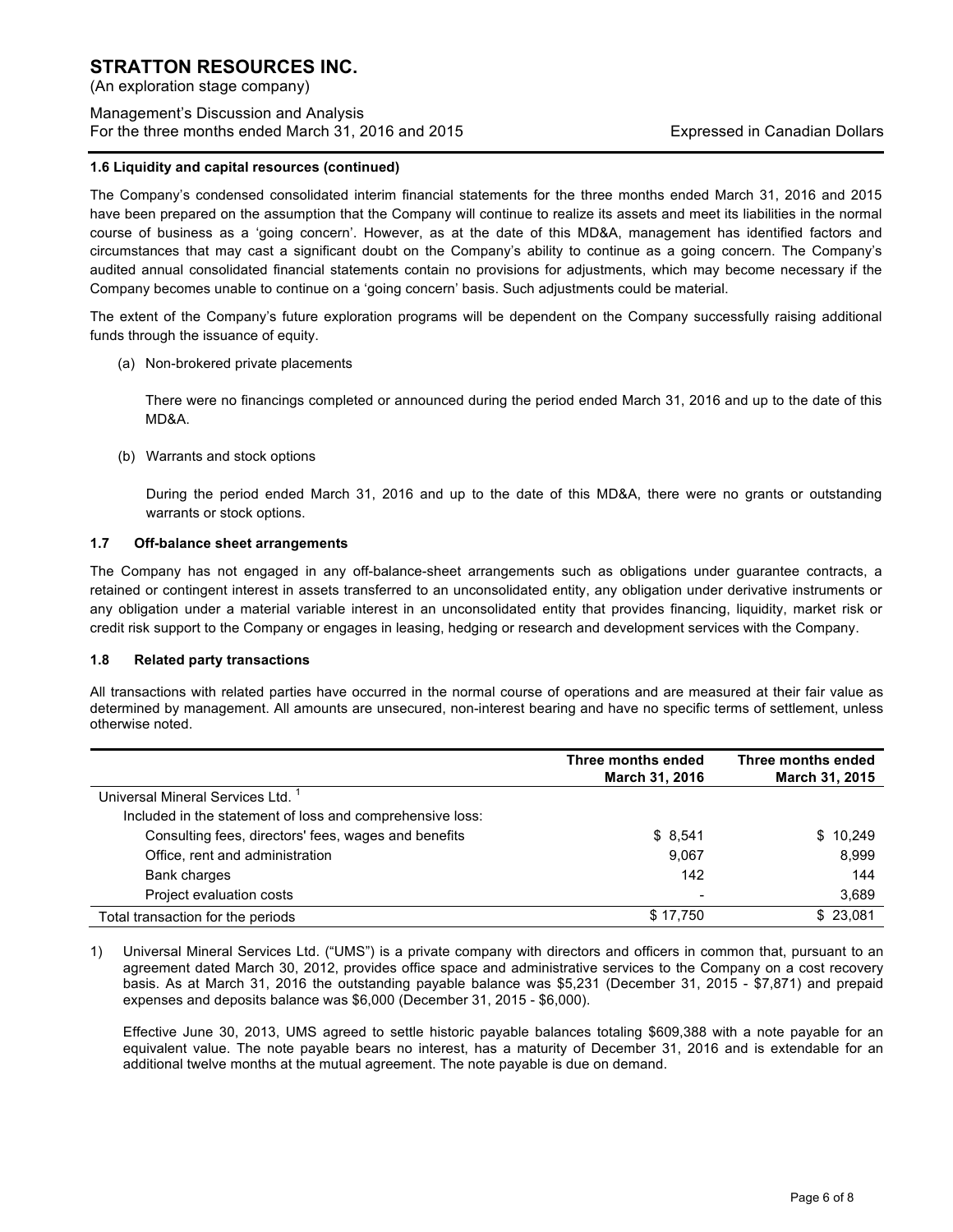(An exploration stage company)

# Management's Discussion and Analysis For the three months ended March 31, 2016 and 2015 Expressed in Canadian Dollars

## **1.8 Related party transactions (continued)**

#### Key management compensation

In addition to the transactions disclosed above, the Company provided the following compensation to key management members:

|                      | Three months ended<br>March 31, 2016 | Three months ended<br><b>March 31, 2015</b> |
|----------------------|--------------------------------------|---------------------------------------------|
| Short-term benefits* |                                      | \$3,233                                     |

\* An amount of \$nil is included in related party transactions with UMS (Three months ended March 31, 2015 - \$3,233).

#### **1.9 Subsequent events**

None than otherwise disclosed.

## **1.10 Proposed transactions**

None.

## **1.11 Critical accounting estimates**

This section is not required as the Company is a Venture Issuer, as the term is defined in National Instrument 51-102 *Continuous Disclosure Obligations*.

## **1.12 Financial instruments and other instruments**

As at March 31, 2016, the Company's financial instruments consist of cash and cash equivalents, investments, amounts receivable, accounts payables and accrued liabilities. The fair values of these financial instruments approximate their carrying values due to their short-term to maturity. The Company's financial instruments are exposed to certain financial risks including, credit risk, currency risks, liquidity risk, interest rate risk and capital risk management. Details of each risk are laid out in the notes to the Company's condensed consolidated interim financial statements.

## **1.13 Other requirements**

## **1.13.1 Capital structure**

Authorized share capital consists of: Unlimited number of common shares without par value.

#### **Issued share capital:**

As at May 30, 2016, there are 36,724,164 common shares of the Company issued and outstanding.

As at December 31, 2015, there were 36,724,164 common shares of the Company issued and outstanding.